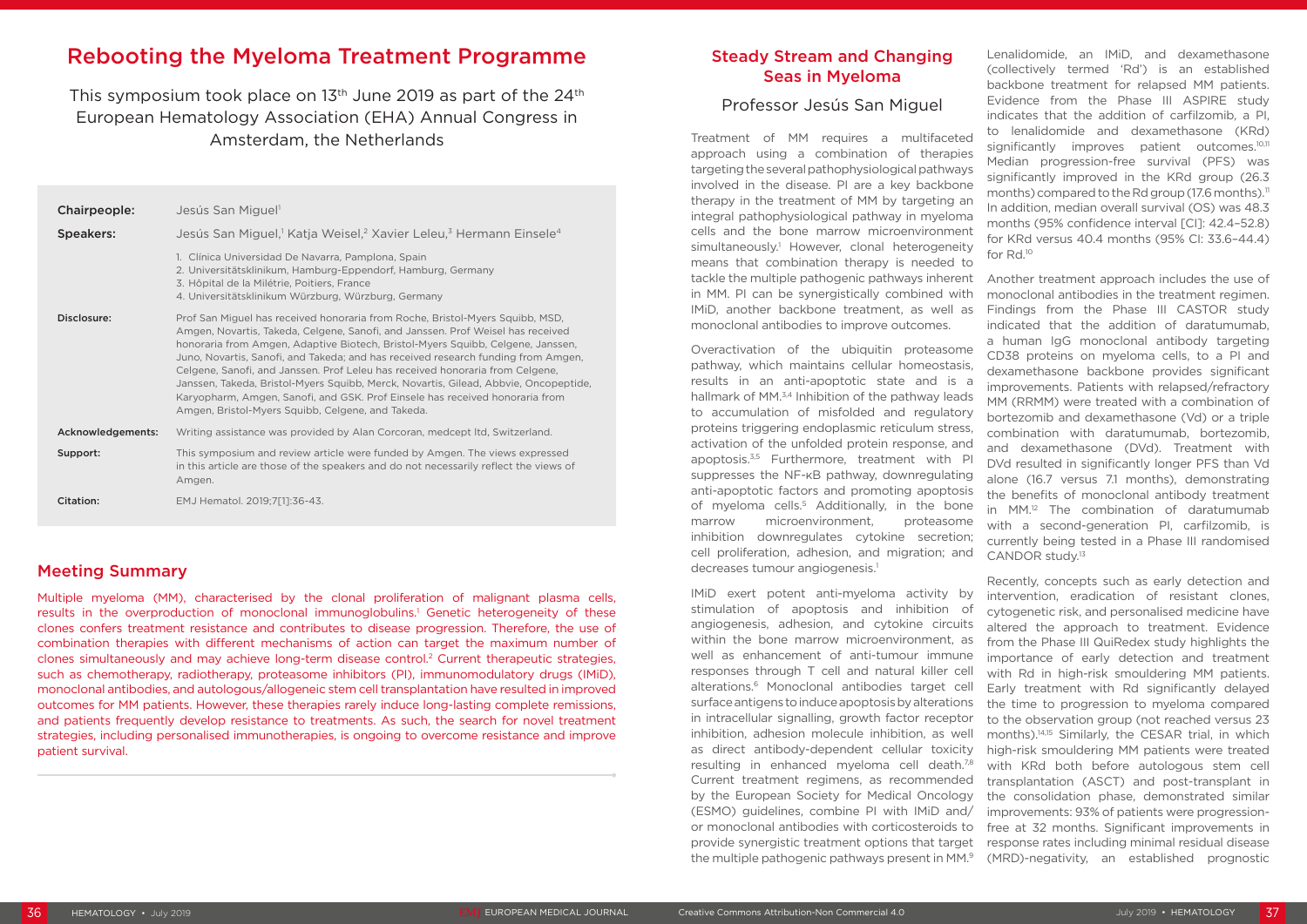marker, were observed throughout the treatment sequence. The proportion of patients achieving a complete response (CR) or better during the induction, ASCT, and consolidation phase were 42%, 64%, and 76%, respectively.16 Importantly, patients achieving durable MRD-negative status were less likely to experience a relapse compared to MRD-positive patients. This is supported by results from the PETHEMA/GEM2010MAS65 study demonstrating improved survival rates in patients that achieved MRD-negativity irrespective of age or cytogenic risk.17 PFS rates at 3 years were 92%, 70%, 54%, and 44% for patients who were MRD-negative (<10-6), MRDpositive (10-6), MRD-positive (10-5), and MRDpositive  $(≥10<sup>-4</sup>)$ , respectively, with only 3% of patients relapsing.17

To improve outcomes and overcome treatment resistance, the foundations of disease management have evolved to include a new generation of PI and IMiD, together with monoclonal antibodies. Additionally, recent advances in novel immunotherapy development and the growing understanding of MM pathophysiology are leading to personalised medicine.

# An Uphill Battle: Overcoming Treatment Resistance

## Professor Katja Weisel

Treating MM is a long-term endeavour requiring a range of therapeutic strategies as the nature of the disease changes over time. The front-line therapy for newly diagnosed MM is evolving with new combinations of PI, IMiD, monoclonal antibodies, and corticosteroids. Extended duration of highly active combinations in early lines is resulting in increased treatment resistance as the disease relapses, which is becoming an important consideration in clinical practice. Development of treatment resistance is multifaceted, including adaptation of malignant cells and alteration of the microenvironment. Overcoming treatment resistance can be achieved by targeting either intracellular or extracellular pathophysiological pathways with novel treatments.

> Lenalidomide-refractory patients can benefit from replacing lenalidomide with pomalidomide in the treatment combination. In the OPTIMISMM study, RRMM patients with 1–3 prior lines of therapy were treated with pomalidomide, bortezomib, and dexamethasone (PVd) or Vd. In total, 71% of the PVd group and 69% of the Vd group were lenalidomide-refractory. Despite this, the median PFS for PVd was 11.2 months compared to 7.1 months for the Vd alone group, indicating significant benefits of alternative IMiD in lenalidomide-refractory patients.<sup>21</sup>

Additionally, PI- and lenalidomide-refractoriness can be overcome by using a novel PI in combination with a monoclonal antibody and lenalidomide. In the MMY1001 Phase Ib study, 82 RRMM patients were treated with daratumumab, carfilzomib (70 mg/m2 weekly), and dexamethasone, and 74% of patients patients is increasing reflecting the global trend of ageing populations. There will be an estimated 77% increase in the number of patients >65 years diagnosed with MM by 2030.25 Survival of elderly MM patients >80 years has not improved in the past 20 years.<sup>26</sup> Furthermore, very

patients with RRMM refractory to lenalidomide and a PI were randomly assigned to receive elotuzumab, a humanised monoclonal antibody targeting SLAMF7, plus pomalidomide and dexamethasone (EPd) or pomalidomide and dexamethasone alone (Pd). Median PFS was more than twice as long with EPd (10.3 months) versus Pd (4.7 months). Furthermore, ORR was significantly higher in the EPd group (53%) versus the Pd group  $(26\%)$ .<sup>22</sup>

One such trial that represents a lenalidomidesparing option is the Phase III ARROW study of once-weekly Kd with carfilzomib at 70 mg/m2 (Kd70), or twice-weekly Kd with carfilzomib at 27 mg/m2 (Kd27) in RRMM. Of patients enrolled in the ARROW trial, 75% were lenalidomiderefractory.20 In the overall population, Kd70 once-weekly and Kd27 twice-weekly treatment conferred a median PFS of 11.2 months and 7.6 months, respectively. To address the unmet need of treatment for lenalidomide-refractory patients, a post-hoc meta-analysis of 1,107 Kdtreated patients from the ARROW, ENDEAVOR, and CHAMPION-1 studies was performed to evaluate efficacy and safety of Kd in patients who were previously exposed, or refractory, to lenalidomide.23 Median PFS of lenalidomiderefractory patients with one prior line of treatment was 15.6 months in both lenalidomide-refractory and non-refractory subgroups.

The proportion of lenalidomide-refractory patients in early-RRMM combination trials is currently underrepresented. Recent Phase III studies such as CASTOR, ENDEAVOR, ARROW, OPTIMISMM, and ELOQUENT-3 show a growing trend in the proportion of lenalidomide-refractory patients with 24%, 24%, 75%, 71%, and 90% identified, respectively, in their active arms (Figure 1).18-22 These studies provide evidence on treatment options for the emerging lenalidomide-refractory patient population by excluding lenalidomide from the treatment combinations. achieved 12-month PFS, with 84% overall response rate (ORR). In a subpopulation of lenalidomide-refractory patients, 65% of patients were progression-free at 12 months and the ORR was 79%.24 Furthermore, the median PFS of lenalidomide-refractory patients reached 25.7 months.24 Moreover, PI- and lenalidomide-refractoriness can be overcome by combining monoclonal antibodies with pomalidomide and dexamethasone. In the ELOQUENT-3 study,

> As the population of refractory patients increases, treatment resistance is becoming a more important issue in clinical practice. Furthermore, the nature of drug resistance is evolving and diversifying because of changes in treatment standards. Concepts and strategies for tackling treatment resistance represent significant unmet needs. PI remain the foundation of MM treatment, with 2<sup>nd</sup> generation PI improving response rates, PFS, and OS. With the emerging use of lenalidomide in frontline treatment, and the resulting refractoriness, lenalidomidesparing options are crucial when the disease inevitably relapses.

# A Delicate Balance: Tailoring Treatment for Elderly Patients

### Professor Xavier Leleu

As novel treatment options result in improved patient outcomes, the average age of MM



Figure 1: Proportion of patients in relapsed/refractory multiple myeloma drug combination trials exposed to lenalidomide but not refractory, and lenalidomide-refractory. \*Kd patients from both study arms are represented.

D: daratumumab; d: dexamethasone; E: elotuzumab; I: isatuximab; IMiD: immunomodulatory drug; K: carfilzomib; P: pomalidomide; R/Len: lenalidomide; RRMM: relapsed/refractory multiple myeloma; V: bortezomib.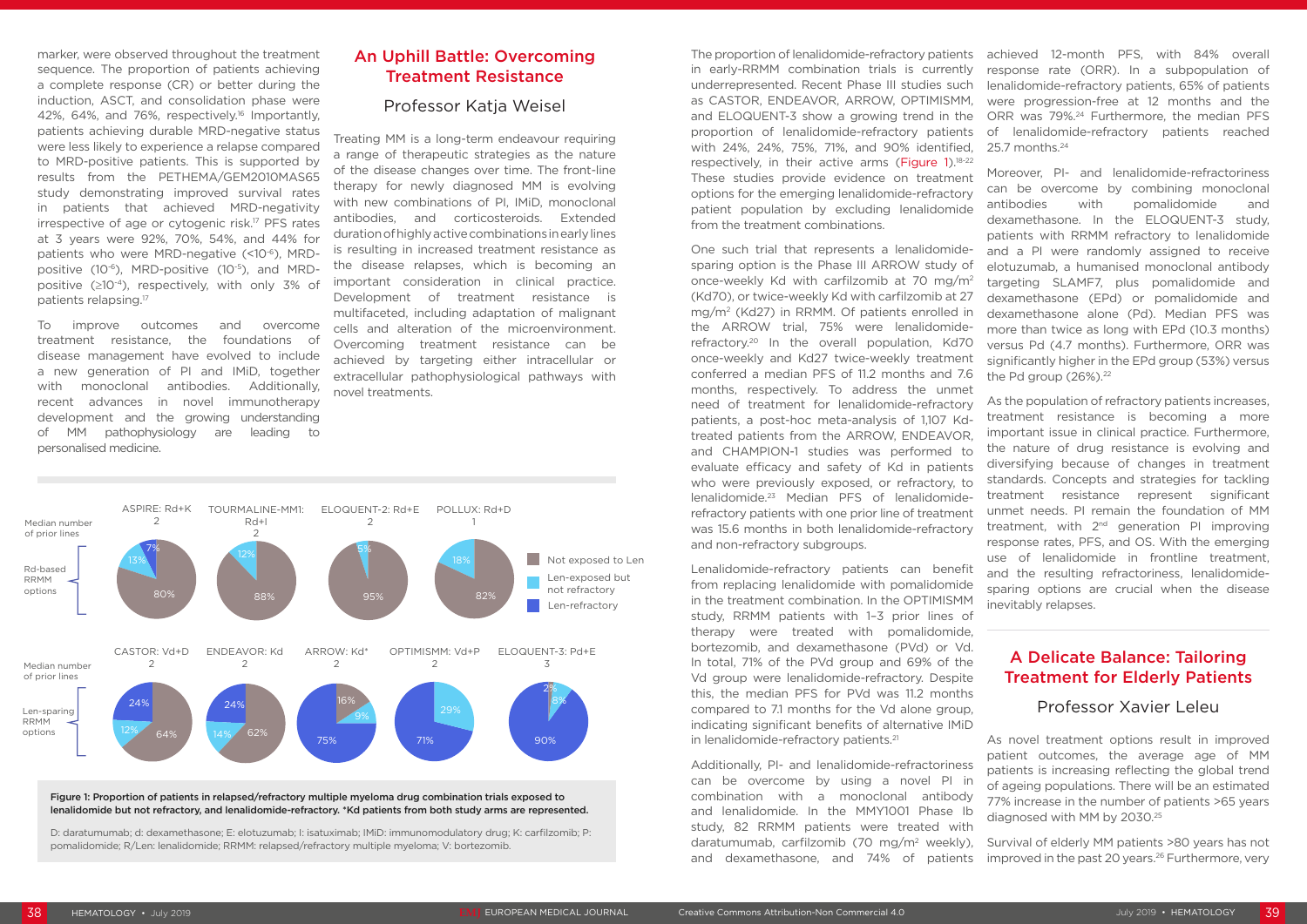In a subgroup analysis of the ASPIRE study, patients treated with KRd or Rd were split into two age groups (<70 years or ≥70 years). In the <70 years old group, patients treated with KRd and Rd achieved a median PFS of 28.6 months and 17.6 months, respectively. Patients ≥70 years old achieved similar median PFS when treated with KRd (23.8 months) and Rd (16.0 months).<sup>29</sup> Thus, the benefit of adding carfilzomib to Rd was conferred regardless of age. Furthermore, in a frailty subgroup analysis of the ASPIRE study, KRd improved PFS and OS outcomes versus Rd across frailty subgroups.<sup>30</sup>

elderly patients (≥85 years) have a significantly higher early mortality rate highlighting an emerging population with unmet need.<sup>27</sup> Elderly myeloma patients are a heterogenous population with patient-specific challenges including old age itself, frailty, and co-morbidities, as well as cognitive, emotional, and social concerns of the patient's life. Management of elderly patients must also consider the global health status.<sup>28</sup> These considerations are compounded by the myeloma-specific challenges including cytogenic risk, treatment tolerability, poor performance status, and increased risk of adverse events. Furthermore, there is limited evidence from on-going and completed studies to support treatment algorithms in very elderly MM patients.

The Phase III TOURMALINE-MM1 study examined the efficacy of ixazomib, an orally administered PI, with Rd (IRd) versus Rd alone. In the overall patient population (N=722), median PFS was significantly longer in the IRd group than in the Rd group (20.6 versus 14.7 months). In an age subgroup analysis, younger patients (≤65 years old) showed similar survival rates in the two treatment arms, with IRd patients achieving a median PFS of 20.6 months versus 14.1 months in the Rd group. Elderly patients (≥75 years old) achieved similar PFS rates to the total population, and median PFS was significantly longer in the IRd group compared to the control group (18.5 months versus 13.1 months).<sup>31</sup>

Because there is limited evidence for the treatment of elderly patients, treatment should be adapted based on the patient profile. If the patient is fit, full dose therapy can be applied, including ASCT, triplet, or doublet regimens with a treatment goal of deep remission. If the patient is of intermediate frailty, the treatment goal should be a balance of safety and efficacy. Therapy options should be reduced to doublet regimens or reduced-dose triplet regimens. However, if the elderly patient is frail, safety and tolerability of treatment should be the highest priority with reduced-dose doublet therapy regimens being the main option.<sup>35</sup>

Subgroup analysis of the ENDEAVOR study suggested Kd treatment may confer survival rates in elderly patients comparable with younger patients. Median PFS in the youngest subgroup of patients (<65 years old) was not estimable. However, median PFS in the patients aged 65–74 years old and ≥75 years old was similar

(15.6 and 18.7 months, respectively). $32$  OS in the age subgroup analysis was similar for patients aged <65 years old and patients aged 65–74 years (47.8 and 49.0 months, respectively), with patients aged ≥75 years achieving a lower OS rate  $(36.1 \text{ months})^{33}$  Furthermore, in a frailty subgroup analysis, Kd with carfilzomib at 56 mg/ m<sup>2</sup> improved PFS and OS outcomes versus Rd. across frailty subgroups.<sup>30</sup>

A subgroup analysis of patients <75 years old and ≥75 years old in the ARROW study indicated that once-weekly Kd treatment and twice-weekly Kd treatment result in similar survival rates in both age populations. Median PFS for once-weekly Kd patients <75 years old was 11.1 months compared to 12.2 months in the ≥75 years old patients. Similarly, median PFS for twice-weekly Kd patients was 7.4 months in the younger patient population versus 9.5 months in the elder population.34

Key Phase III trials have shown that elderly patients derive clinical benefit from novel drug combinations, such as KRd, Kd, DRd, DVd, and IRd. To date, there are no treatment regimens indicated specifically for the elderly population, therefore treatments should be chosen based on safety signatures. All drugs can be applicable to elderly fit patients and treatment can be the same as for non-elderly patients. Furthermore, all drugs can be considered for elderly frail patients, with a focus on doublet regimens instead of triplets. Elderly myeloma patients should be carefully monitored for the emergence of treatment side effects and managed accordingly.

## Big Changes May Arise: Evolution of Immunotherapies

#### Professor Hermann Einsele

In recent years, targeted immunotherapy has become a major focus for treatment of MM, aiming to personalise therapy, improve outcomes, and bypass the issues of drug resistance. Novel immunotherapies targeting T cell receptor activity, including bispecific T cell engagers (BiTE) and chimeric antigen receptor (CAR) T cells, are currently in clinical development for the treatment of MM.36,37 Both BiTE and CAR T therapy trigger tumour cell lysis via T cell-mediated cytotoxicity. BiTE molecules redirect cytotoxic T cells toward myeloma cells, and CAR T therapy relies on generating large numbers of tumourreactive T cells that are capable of initiating myeloma cell apoptosis.<sup>38</sup> Despite promising efficacy of T cell redirection strategies, they are associated with cytokine release syndrome (CRS) and neurotoxicity which need to be carefully managed.

that incorporates into the genome and results in the expression of CAR proteins on the cell surface.

CAR T cells are then delivered to the patient to attack the tumour cells. Early analysis of an ongoing Phase I study of LCAR-B38M CAR T cells, which targeted BCMA proteins on myeloma cells, showed promising results. Of the 57 patients evaluable at the data cutoff, the ORR was 88%, with 68% patients achieving CR, 5% achieving a very good partial response, and 14% achieving a PR. Overall, 64% of patients achieved MRDnegativity. CRS occurred in 90% of patients, with 4 patients experiencing Grade ≥3 cases.40,41

BiTE molecules are created by linking the targeting regions of two individual antibodies with a peptide linker in order to increase tumourengaging T cell activity. The antibodies are designed to target specific receptors on the tumour cell and endogenous T cells, allowing the T cell to recognise the tumour cell and initiate apoptosis. Early data from the first in human, Phase I study of AMG 420, an anti-BCMA BiTE, showed encouraging results in heavily pretreated RRMM patients. At the maximum tolerated dose of 400 µg per day, 7 out of 10 patients achieved a partial response (PR) or better (5 MRD-negative, 1 very good partial response, and 1 PR), with a median response duration of 9 months, ranging from 5.8–13.6 months. At doses <800 µg per day, no major toxicities of CRS and polyneuropathy were observed, and no anti-AMG 420 antibodies were detected.39 CAR T cells are genetically engineered cells generated from the patient's own T cells. Collected cells are transduced with CAR DNA infusion (within 72 hours of treatment).<sup>43</sup> The safety profile of CAR T cells may be improved by modulating the activity of CAR T post-infusion. Early preclinical animal model work suggests that the CRS response may be mitigated by using tyrosine kinase inhibitors. Moreover, this CAR T cell inhibition is fully reversible to reinstate their function when required. Novel immunotherapies are highly active in patients with heavily pretreated MM, inducing MRD-negative CR in most patients. However, longer follow-up observations are needed to assess whether long-term PFS can be achieved at least in a subgroup of patients. Target antigen loss will be a major problem for all the T cell redirection strategies, thus simultaneously targeting additional MM pathogenic pathways may be necessary to mitigate this issue, especially in the pretreated MM patient. Moving T cell redirection strategies to earlier lines of therapy is likely to increase the efficacy, and additionally improve patient outcomes.

Moreover, data from the on-going bb2121 Phase I study also showed CAR T cells targeting BCMA as potentially clinically efficacious. The ORR was 85%, including 15 patients (45%) with CR, and the median PFS was 11.8 months. The median PFS was significantly longer (17.7 months) in 16 patients who were MRD-negative. In this study, 63% of patients had CRS, which was mostly Grade 1 or 2. CAR T cell expansion was associated with responses, and their numbers persisted up to 1 year after the infusion.<sup>42</sup> CRS can occur up to 16 days after CAR T cell infusion and persist for several days to weeks, contrasting with the rapid CRS response observed following BiTE